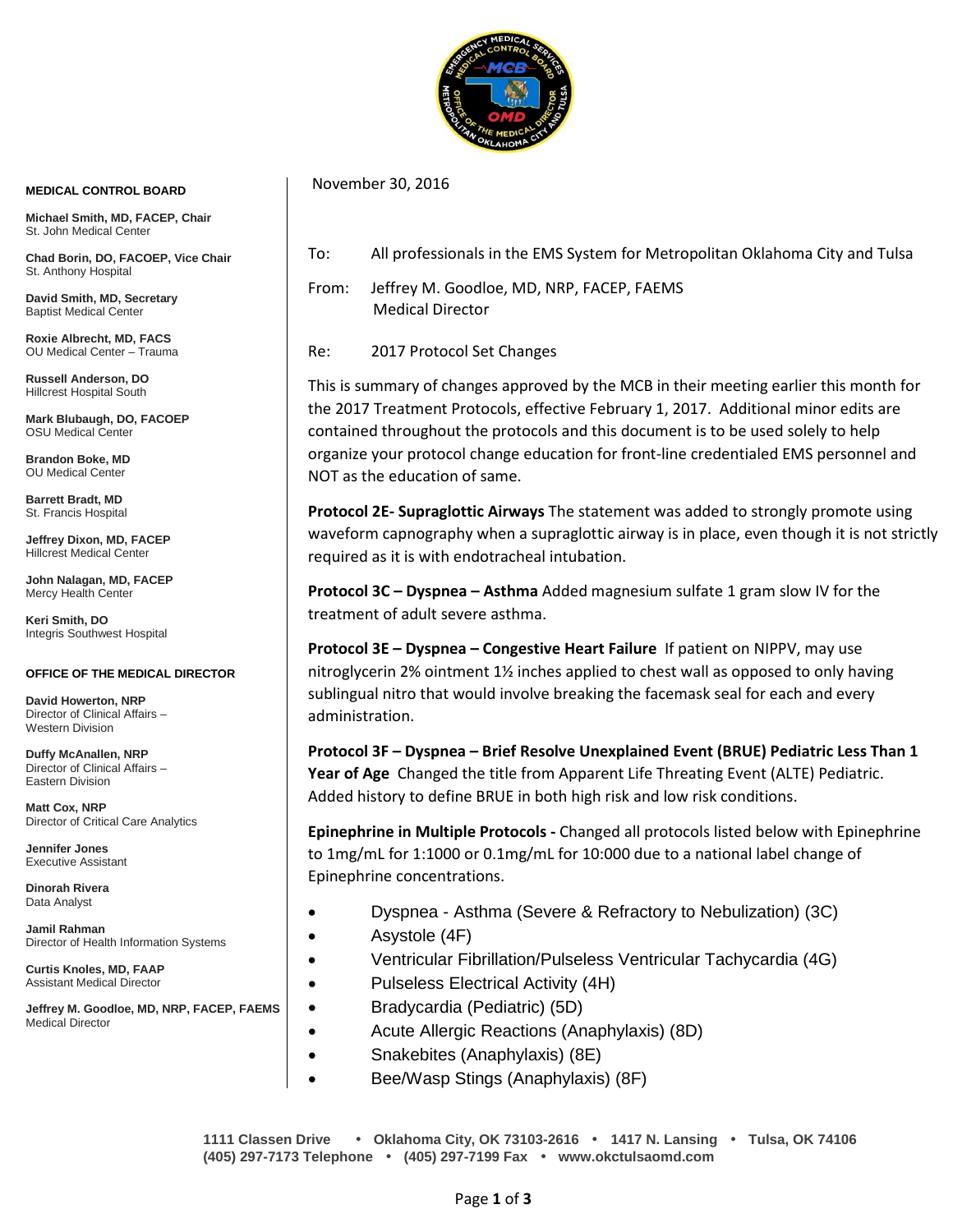

**Protocol 3H – Waveform Capnography** Added to the indications of capnography: Mechanical Ventilation and Termination of Resuscitation.

**Protocol 3L – Mechanical Ventilation** Under safety notes, the statement was added if transporting a patient with a home ventilator that remains on baseline settings, the use of continuous waveform capnography is optional if that better promotes leaving the usual airway circuit intact.

**Protocol 4I**- **Specific Causes of Cardiac Arrest** In the treatment priority boxed added the statement "if hyperkalemia administer calcium chloride as first medication."

**Protocol 4K – "Do Not Resuscitate"/Advanced Directive Orders, Futility of Resuscitation Initiation & Termination of Resuscitation** The statements below were either reworded or added to the existing protocol.

- ALS resuscitative efforts continuously perform for 20 minutes was changed to for at least 20 minutes.
- If ALL of the above criteria are met, then an online medical control physician or the patient's attending physician may be consulted for field termination of cardiac arrest resuscitation. Field termination: the EMS professional's decision to stop then shall be based on the physicians order, though to be perfectly clear such order cannot contradict the conditions specified for termination of resuscitation.
- In the rare instance in which an OLMC or patients attending physician orders termination of resuscitation inconsistent with this protocol continue resuscitation and notify consult the medical director his/her designee.
- Additionally Oklahoma legal requirements for unattended death must be followed.

**Protocol 6C – Glucometry (Blood Glucose Determination)** Reworded glucometer protocol to make it more generically applicable to the diversity of glucometers in use in the system.

**Protocol 9A- Abdominal Pain/Nausea/Vomiting/Diarrhea & Protocol 9B – Fever or Sepsis** Changed to "antiemetic if actively vomiting"

**Protocol 9B – Fever or Sepsis** Changed title from "Fever" and added Sepsis to the title. Changed the Adult IV NS TKO if SYS BP  $\geq$  mmHg without hypotensive symptoms to IV NS 250mL BOLUS If no sign of pulmonary edema. Added OLMC consult for additional fluid in pediatrics.

**Protocol 9K – Medication Administration** EMT/EMT-I/AEMT were added to 9Kb Intramuscular/Subcutaneous Injection

**Protocol 10B – Eye Injury** Added avoid direct contact or pressure on the eyeball for blunt and penetrating injury.

**Protocol 10H - Tourniquet** Added if using the CAT generation 7 tourniquet all applications are made passing the self-adhering band through the single slit of the buckle.

```
1111 Classen Drive • Oklahoma City, OK 73103-2616 • 1417 N. Lansing • Tulsa, OK 74106
(405) 297-7173 Telephone • (405) 297-7199 Fax • www.okctulsaomd.com
```